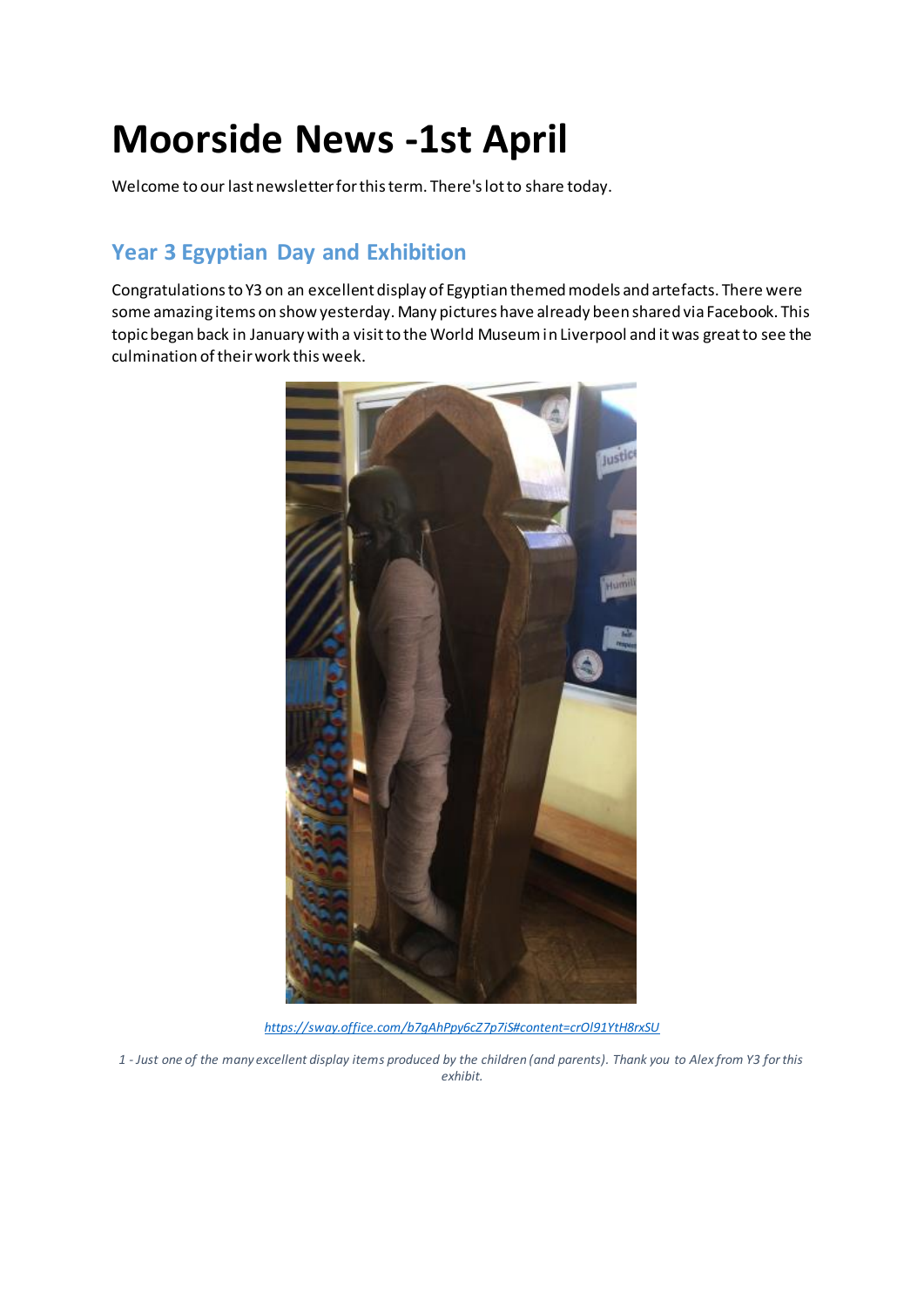#### **School Council Cake Stall**

Thank you for your kind donations for the cake stall yesterday. We had so many that we had to extend the sale to today! At the final count we have raised an astonishing £556.91. The council will be finalising their spending plans after Easter. Thank you to Mrs Walsh for working with the School Council on this event.

#### **Driving and Parking**

This is a frequent item in the newsletter, but it still remains important. Please can we remind people that the two disabled spaces in the car park are for the parents who officially hold a blue badge for themselves or their child. At the moment, as far as we are aware, there are only two families that this applies to. These spaces should be free at all times for them to use. Please share this with anyone who picks up from school on your behalf.

On behalf of our children and neighbours, please could everyone drive and park safely and considerately on the roads around school. As we have mentioned before we aiming to work with the City Council on a wider project about traffic around the school site, but are struggling to get someone to respond to us which is slowing us down.

#### **Smart Watches - reminder**

We have written on a previous occasion about smart watches. We would like to remind everyone that smart watches are not allowed in school or on school trips or residential. This is because of the ability of many of them to take photographs. Photography is tightly controlled in school and photographs are only taken on school devices for specific purposes.

#### **Defibrillator**

This week we had a defibrillator fitted. It is located just inside the two blue double doors near the Lower Hall. It is available to anyone on the school site. We just hope that no one ever needs it.

#### **School Grounds Development**

Hopefully you will be aware from previous newsletters about our plans to develop our grounds to increase the range of opportunities we can offer the children. We are still welcoming volunteers to work on this project. Please see the picture for our initial ideas for developing our pond area. Thank you to Richard Brigg for the design.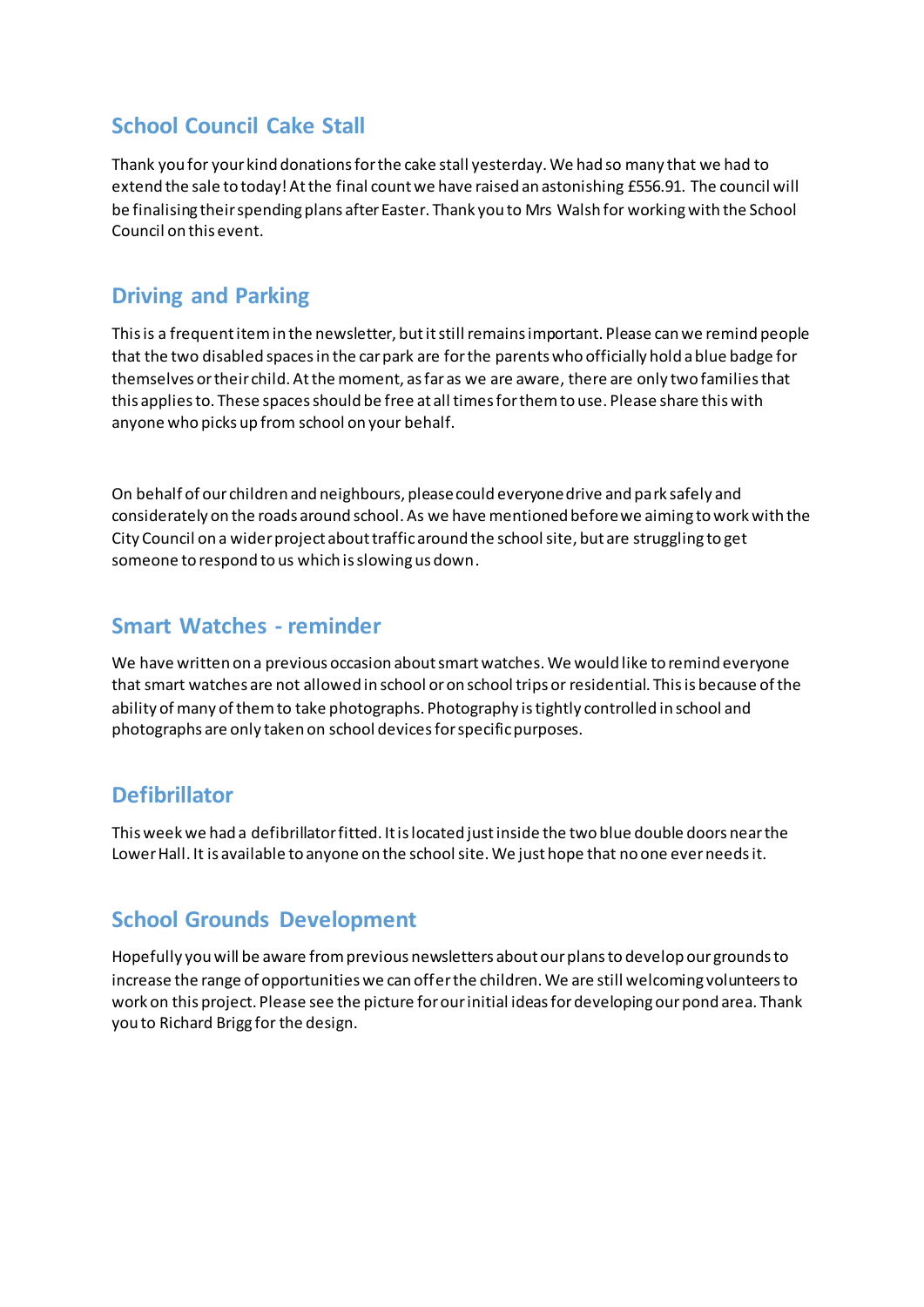

# **New Lunch Menu/Special St Georges Day Lunch**

The new Spring/Summer menu was uploaded to Parentapp earlier in the week. This new menu starts on 25th April (Week 3) We will continue with the current menu first week back after the holidays on week 2.

On Thursday 21st April, the kitchen are putting on a special St Georges Day menu as detailed in the flyer. No need to pre-book, children can just choose on the day.



# **Moorfs - Spring Fair Friday 22nd April**

The Fair will be after school on Friday 22nd April, until 4.30 Part of the fair is an exhibition of children's artwork, which they create at home and bring in on the day of the fair. This year's theme is to create a Wild Garden. This can be a model, a drawing, anything you like! We can't wait to see your creations!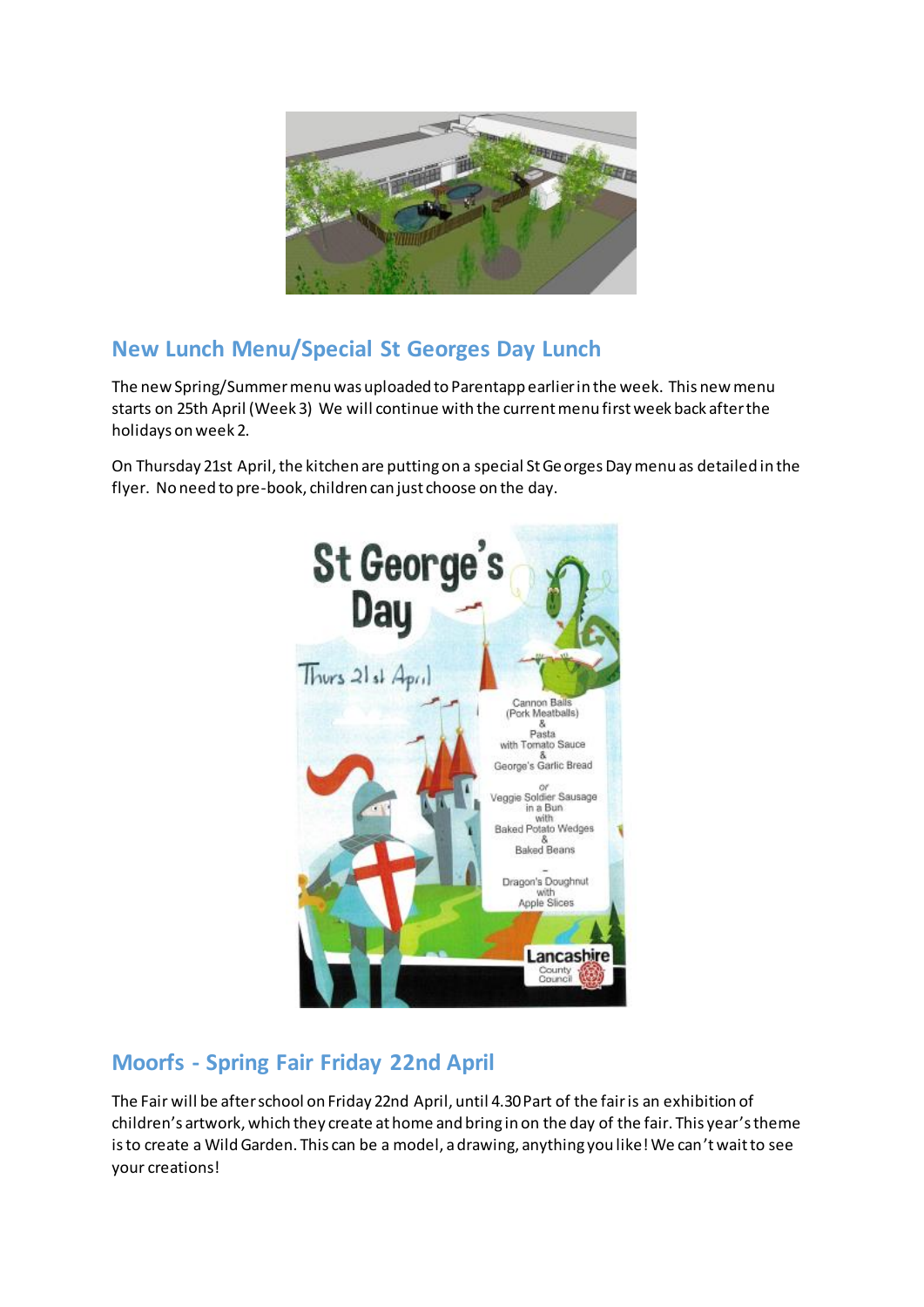The day of the Fair is a non-uniform day in school, in return for bringing in a piece of wrapped chocolate which will be used in our chocolate Tombola at the Fair. We will be having a pre -loved book stall at the Fair, please bring any donations to school on the day of the Fair. There will be games and activities throughout the Reception and KS1 playgrounds, please bring some change! There will also be some refreshments. If you are able to help out at all at the Fair, please drop us a message a[t moorfs@moorsidepri.lancs.sch.uk](mailto:moorfs@moorsidepri.lancs.sch.uk)



We hope that everyone has a good break and we look forward to seeing you on Tuesday 19th April when school re-opens.

#### **Diary Dates**

#### **April**

- 1st April **School Closes at 2.00pm**
- 19th April School re-opens for children
- 20th April RAP Gill Garth Farm visit
- 21st April RF Gill Garth Farm visit
- 21st April St Georges Day special lunch menu
- 21st April Tuck shop for KS2 starts (every Tues & Thurs)
- 22nd April RK Gill Garth Farm visit
- 22nd April Moorfs Spring Fair (Non Uniform Day)
- 26th April Online Safety for Parents a briefing held via Zoom at 6pm
- 27th April 1C Malham Gordale visit
- 28th April 1PG Malham Gordale visit
- 29th April 1H Malham Gordale visit